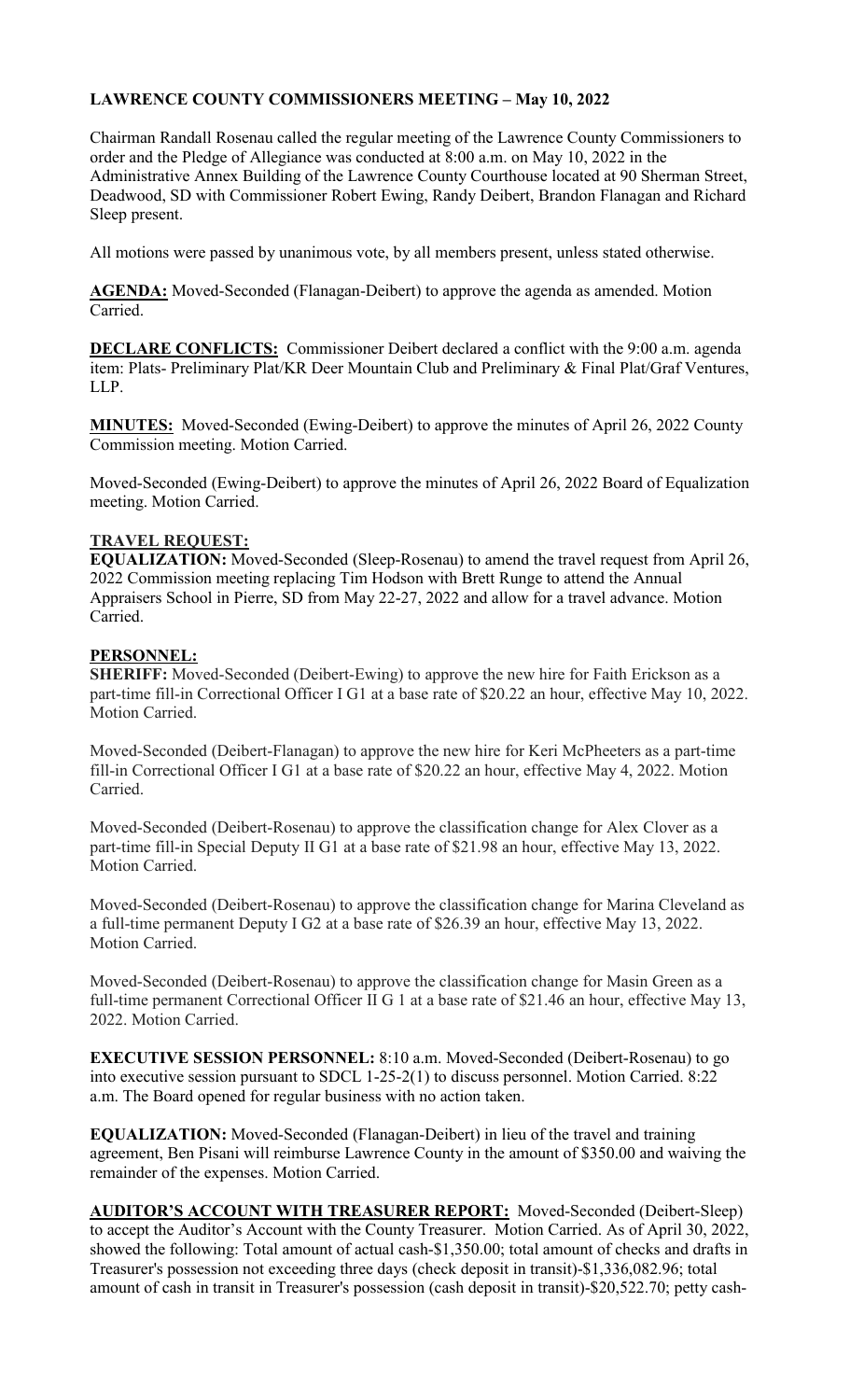\$1,860.00; total amount of deposits in bank include: bank balance \$30,589,303.36; US Bank balance \$41,317,145.80; money market \$11,986,256.43. Total \$85,252,521.25. Motion Carried.

**RAFFLE REQUEST/SPEARFISH AREA CHAMBER OF COMMERCE:** Moved-Seconded (Sleep-Rosenau) to not object to the request to conduct a raffle for the Spearfish Area Chamber of Commerce, with the drawing taking place October 27, 2022. Motion Carried.

## **SHERIFF:**

**SHERIFF' REPORT:** Brian Dean, Sheriff, gave an update on the current jail population.

**PUBLIC SAFETY & SERVICES CENTER PROJECT UPDATE**: Bruce Outka, Deputy State's Attorney, stated that a pre-bid meeting will take place at 1:00 p.m. today following the commission meeting.

Outka reported on the process for hiring a commissioning agent for the project. Outka stated he needs to get more information to see if bidding is required or if it falls under a bidding exemption.

### **ALCOHOLIC BEVERAGE LICENSES:**

**RETAIL (ON-OFF) SALE WINE AND CIDER/BOAR'S NEST ROUNDHOUSE LLC.:** A public hearing was held on the application for 2022 Retail (on-off) sale wine and cider license. No public input was voiced and the hearing was closed. Moved-Seconded (Ewing-Deibert) to approve the following Retail (on-off) sale wine and cider license for 2022. Motion Carried. Retail (On-Off) Sale Wine and Cider Boar's Nest Roadhouse LLC: Tract 59 Section 7, T4N, R3E, BHM.

### **RETAIL (ON-OFF) MALT BEVERAGE & SD FARM WINE BOAR'S NEST**

**ROUNDHOUSE LLC.:** A public hearing was held on the application for 2021-2022 Retail (On-Off) Malt Beverage & SD Farm Wine license. No public input was voiced and the hearing was closed. Moved-Seconded (Flanagan-Deibert) to approve the following 2021-2022 Retail (On-Off) Malt Beverage & SD Farm Wine Boar's Nest Roadhouse, LLC: Tract 59 Section 7, T4N, R3E, BHM.

### **RETAIL (ON-OFF) SALE WINE AND CIDER/BLACK HILLS, LLC. (STEEL WHEEL):**

A public hearing was held on the application for a transfer of a 2022 Retail (On-Off-Sale) Wine and Cider license. No public input was voiced and the hearing was closed. Moved-Seconded (Deibert-Sleep) to transfer the following 2022 Retail (On-Off-Sale) Wine and Cider license for 2022. Motion Carried. Class - Retail (On-Off-Sale) Wine and Cider Previous License: Wichterman and Sons, Inc. (Steel Wheel): Tract D Revised of HES 297 Plat 2004-06035 Sec 19 T4N R4E BHM Lawrence County, SD. TRANSFER TO: BLACK HILLS, LLC (STEEL WHEEL): Tract D Revised of HES 297 Plat 2004-06035 Sec 19 T4N R4E BHM Lawrence County SD.

**RETAIL (ON-OFF SALE) MALT BEVERAGE/BLACK HILLS, LLC. (STEEL WHEEL):**  A public hearing was held on the application for a transfer of a 2021-2022 Class-Retail (On-Off Sale) Malt Beverage. No public input was voiced and the hearing was closed. Moved-Seconded (Deibert-Sleep) to transfer the following 2021-2022 Class-Retail (On-Off Sale) Malt Beverage. Motion Carried. Previous License: Wichterman and Sons, Inc.: Tract D Revised of HES 297 Plat 2004-06035 Sec 19 T4N R4E BHM Lawrence County, SD. Transfer to: Black Hills, LLC. (Steel Wheel): Tract D Revised of HES 297 Plat 2004-06035 Sec 19 T4N R4E BHM Lawrence County, SD.

**PACKAGE (OFF-SALE) LIQUOR/BLACK HILLS, LLC. (STEEL WHEEL):** A public hearing was held on the application for a transfer of a 2022 Package (Off-Sale) Liquor. No public input was voiced and the hearing was closed. Moved-Seconded (Deibert-Sleep) to transfer the following 2022 Package (Off-Sale) Liquor. Motion Carried. Previous License: Wichterman and Sons Inc. (Steel Wheel): Tract D Revised of HES 297 Plat 2004-06035 Sec 19 T4N R4E BHM Lawrence County SD. Transfer to: Black Hills, LLC. (Steel Wheel): Tract D Revised of HES 297 Plat 2004-06035 Sec 19 T4N R4E BHM Lawrence County, SD.

**ANNUAL RENEWALS:** A public hearing was held on the applications for 2022-2023 Malt Beverage licenses. No public input was voiced and the hearing was closed. Moved-Seconded (Ewing-Rosenau) to approve the following 2022-2023 Malt Beverage Licenses. Motion Carried. RENEWAL: RETAIL (ON-OFF SALE) MALT BEVERAGE AKELA SPA OF DEADWOOD LLC: Lot 3 BLK 1 EX H1 (.68 AC) Oak Mt. Country Est. Sec 18 T5N R4E B.H.M. BAREFOOT RESORT ASSOCIATION, INC (BAREFOOT RESORT): M.S. 2021 LOT 1R OF BAREFOOT EX UNITS D-1-O,D-1-1,D-2-0,D-2-1,D-2-2 & D-2-3. Sec. 2-T4N-R2E of Black Hills. BLACK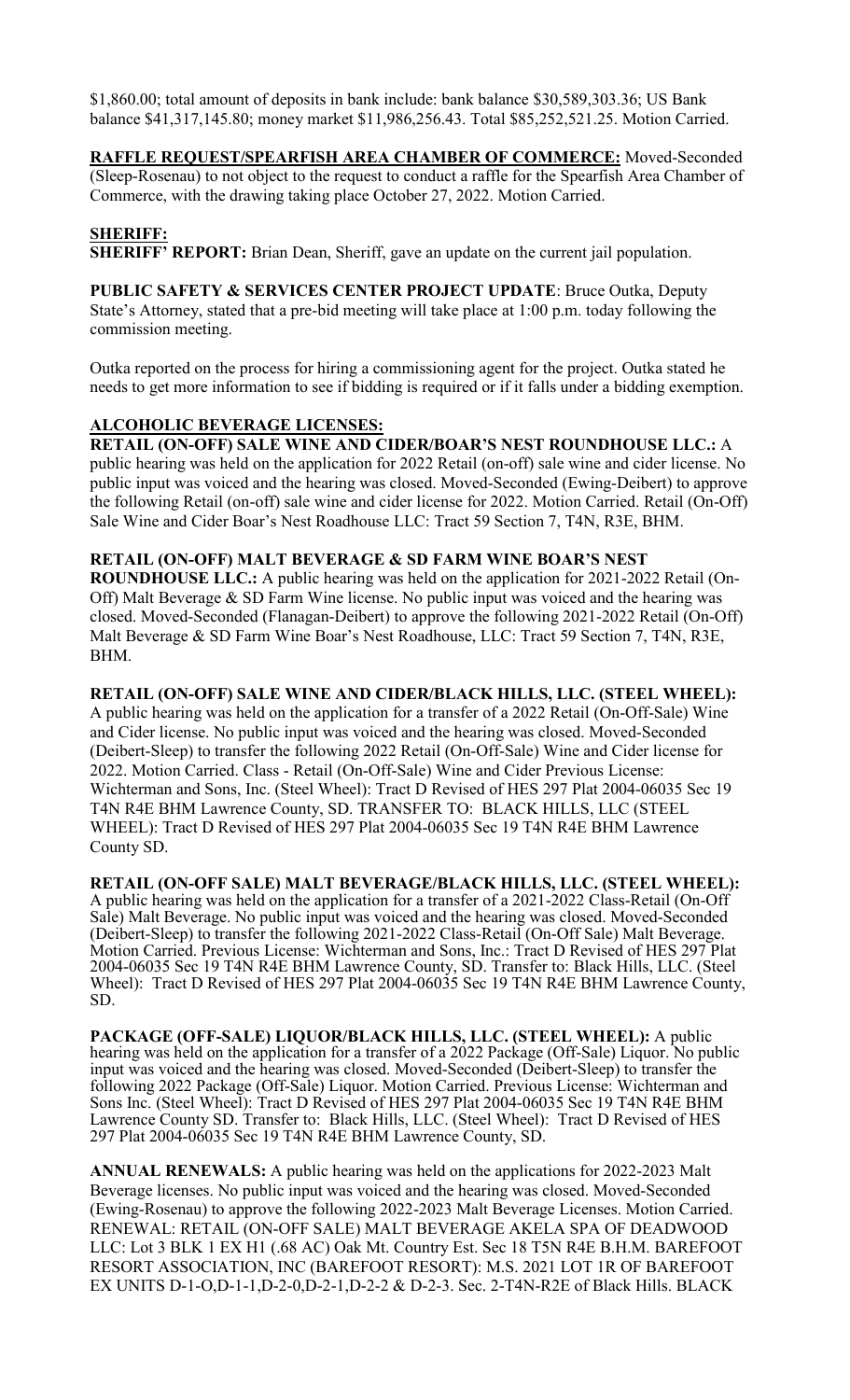HILLS CHAIR LIFT CO, INC: M.S. 1122 Little Hope Fr. Etal Sur. Rites (Old Blue Chair #1) & (New Blue Chair #5) Sec 1, T4N, R2E, BHM. BOARS NEST ROADHOUSE, LLC: Tract 59 Section 7, T4N, R3E, BHM. BW GAS & CONVENIENCE RETAIL, LLC (YESWAY #1192): Lot 1 & W 20' of Lot 2 of Lot A of Lot 1 NW1/4NW1/4 Subdivision of Section 3, T6N, R2E, B.H.M. CROW PEAK BREWING COMPANY, LLC: Crow Peak Brewing Company Tract Sec 4, T6N, R2E. CUSTER CAMP 1874, LLC (THE PASTA CORRAL): Lot 1 OF HES 286 in Sec 4, T3N, R5E, BHM. DOUBLE DIAMOND, LLC (RECREATIONAL SPRINGS RESORT): M.S. 1200 Lot 3-A2 of Tract 3-A A S/D Of Jay#1,2&3 & Fay#3, Albert Steele Fraction, Hazard, Log Cabin & Violet #3 Of Sec 24, T4N, R2E, BHM. EAGLE TREE RESORTS CO, LLC (RIM ROCK LODGE & CANYON BISTRO): BLDGS ON LEASED SITE; SPEARFISH CANYON LOT C-2 Sec 4 T5N R2E. EBRIGHT ENTERPRISES, INC (TRAILSHEAD LODGE INC): Lot 4 Revised O'Neill Pass Ranchettes S/D of HES 617 Section 20 T3N R1E. ELKHORN RIDGE @ FRAWLEY RANCHES, LLC: BLDGS ON LEASED SITE; FRAWLEY RANCHES ADDITION S ½ SECTION 26, E ½ NE ¼ SECTION 26, W ½ NW ¼ SECTION 26, E ½ NE SECTION 27, E ½ SE SECTION 27, SW SW SECTION 23, S ½ SE SECTION 22 T6 R3. JANICE G. KABERNA (HOM CAMPGROUND): Lot A of CRM Ex Tract 1 (10.01) and Lot 2. (3.09) Sec 27, T3N, R5E. JUTRDA, LLC (FISH 'N FRY CAMPGROUND): Lots 1 of HES 297 & Lot 2 Ex Lot A of HES 297, in Section 18, T4N R4E BHM. LARRY KAISER (NEMO MERCANTILE): M.S. 1368 Tract 3 Sec 27, T3N, R5E, B.H.M. MATTINGLEYS LLC (ST. ONGE BAR & GRILL): Lots 1 & 2 Block 8 in Sec 23 R7E T3N. MULEY HILL LODGE, LLC: Tract 37 and Lot A, a subdivision of Tract 37, as shown on the Plat Book 5, Page 104, located in Section 24 T5N R3E BHM NEMO GUEST RANCH BUSINESS ENTERPRISE (NEMO GUEST RANCH CONVENIENCE STORE): M.S. 1368 Lots 1, 2 and 3 of Nemo Guest Ranch S/D 28-003-05. RAR HOSPITALITY, LLC (BRANDIN' IRON RESTAURANT & PONDEROSA BAR): M.S. 1368 Lots 1, 2 and 3 of Nemo Guest Ranch S/D 28-003-05. SD CAMPGROUND AND RESIDENCY CENTER INC (SPEARFISH KOA): Parcel B (KOA Campground) NW1/4NW1/4, Sec.3, T6N, R2E, BHM. SEVEN DOWN, LLC: Tract 7 (Seven Downs Arena) Section 27, T6N, R3E. SPEARFISH CANYON RESORTS, LLC (SPEARFISH CANYON LODGE): P.C. 953 LOTS C AND D OF LITTLE SPF. SECTION 36, T5N, R1E, B.H.M. THE BARN AT ASPEN ACRES, LLC: Section 23 NW ¼ NW ¼ T7N R2E B.H.M. THE CROSSINGS AT SPEARFISH CANYON, LLC (CHEYENNE CROSSING): M.S. 1564 Spearfish Canyon Lot C-3 of Meadow 1-2-3 M.S 1564 (Cheyenne Xing Store) Section 22, T4N, R2E. TOMAHAWK LAKE COUNTRY CLUB, INC: M.S. 1372 Pt. Ex Lot 1 of Norwood #8 (5.01AC) & Lot 1 of TR 0067'B' (5.82 AC) Pt Sec. 24-4-3 Pt Sec. 19 & 30-4-4 M.S. 1372 Lot 1 of Norwood #4 of M.S. 1372 (9.58A) & TR A Por. of B (2.877) & C of Tract 0067 & TR A of HES 57 & 66 (1.35AC) TRIPLE H HILLS, LLC (MYSTIC HILLS HIDEWAY): M.S. 1748 TRACT 1 OF ST JOHN LODES ETAL Sec 1, Twp 3N, R3E. WHITETAIL CREEK RESORT, LLC: Tract 54 Secs 5-6-7 & 8 (Whitetail Court) T4N R3E

#### **HIGHWAY: PERMIT:**

**EDDY:** Moved-Seconded (Ewing-Sleep) to follow the recommendation of Allan Bonnema, Highway Superintendent, and approve the private approach permit for Robert Eddy to construct a private approach on the west side of Old Belle Road located approximately 100 yards North of Camp Comfort Road, flagged orange, with the condition that the existing approach be removed. Aye-Deibert and Flanagan. Nay-Ewing, Sleep and Rosenau. Motion Failed.

Moved-Seconded (Ewing-Sleep) to follow the recommendation of Allan Bonnema, Highway Superintendent, and approve the private approach permit for Robert Eddy to construct a private approach on the west side of Old Belle Road located approximately 100 yards North of Camp Comfort Road, flagged orange. Aye-Ewing, Deibert, Sleep and Rosenau. Nay-Flanagan. Motion Carried.

**MUNRO EARTHMOVING:** Moved-Seconded (Deibert-Flanagan) to continue the utility permit for Munro Earthmoving to bore under Evans Lane approximately 150' north of Tom Ral Drive for construction of a residential water line beginning in Section 4 T6N, R2E and ending in Section 4, T6N, R2E to allow for the owners to submit the application instead of the contractor and to get clarification on how the City of Spearfish wants to operate. Motion Carried.

## **HIGHWAY & PHYSICAL PLANT APPOINTMENT**:

**EXECUTIVE SESSION PERSONNEL:** 8:49 a.m. Moved-Seconded (Deibert-Rosenau) to go into executive session pursuant to SDCL 1-25-2(1) to discuss personnel. Motion Carried. 8:56 a.m. The Board opened for regular business with no action taken.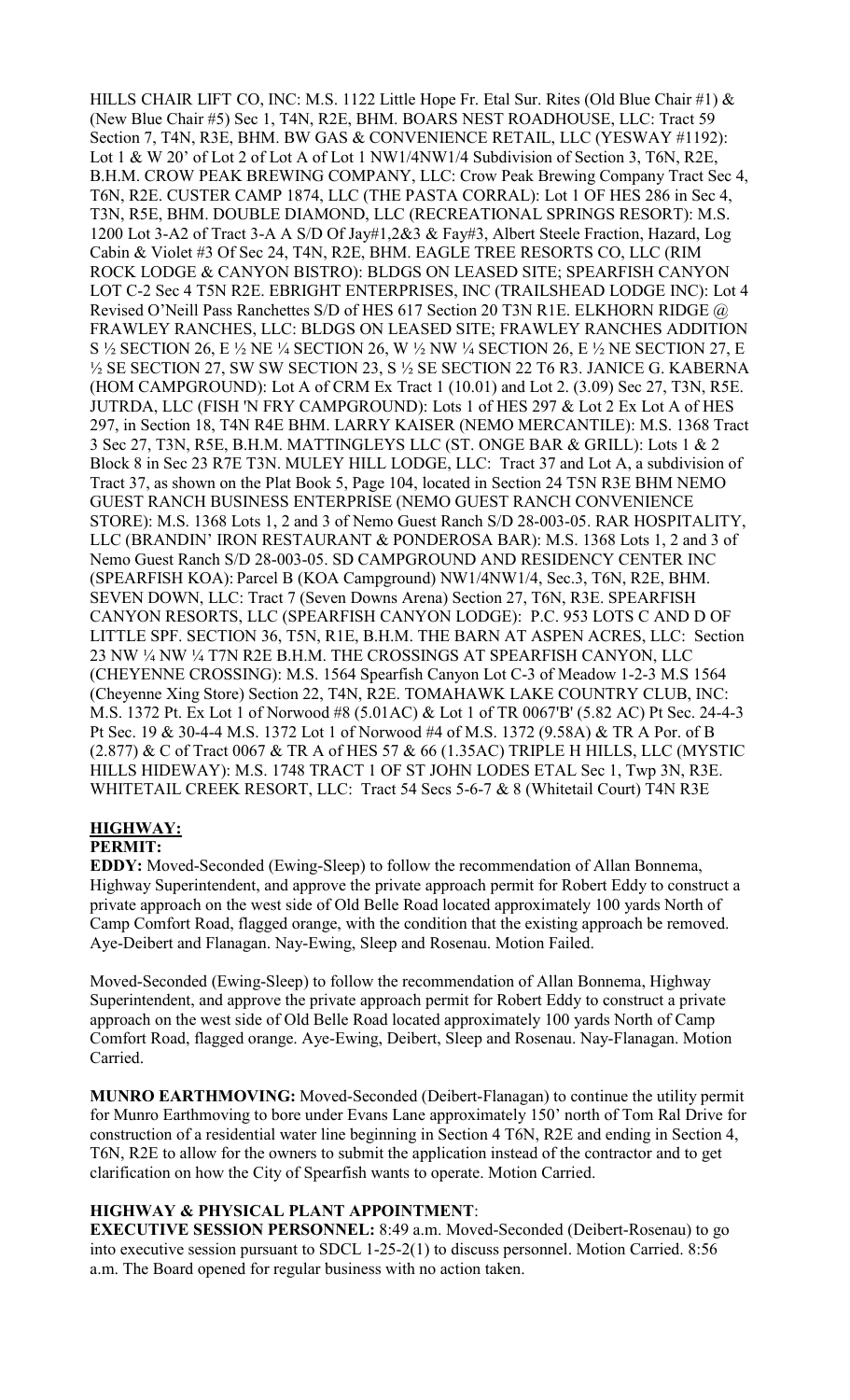Moved-Seconded (Flanagan-Ewing) to re-appoint Allan Bonnema as the Highway & Physical Plant Superintendent for a two-year term to expire 5-2024 Motion Carried.

**PROJECT UPDATES:** Allan Bonnema, Highway Superintendent, gave an update on the bridge project on Lookout Mountain Road stating the bridge should be open by the end of May.

# **PLANNING & ZONING:**

## **PLATS:**

**PRELIMINARY AND FINAL PLAT/BAUER:** APPLICANTS: Curtis and Danette Bauer LEGAL DESCRIPTION: Lot of Tract B of the SE ¼ SE ¼ of Section 16, T3N, R3E (legal shortened) VICINITY LOCATION: Gudat Road SUMMARY: New lot ZONING: PF.

Moved-Seconded (Deibert-Flanagan) to approve the preliminary plat for Curtis and Danette Bauer contingent upon contours being added to the preliminary plat and based upon the Planning and Zoning Commission recommendation for approval and the concurrent recommendation of P&Z staff, as reflected in the staff report LEGAL DESCRIPTION: Lot of Tract B of the SE  $\frac{1}{4}$  SE  $\frac{1}{4}$  of Section 16, T3N, R3E (legal shortened) VICINITY LOCATION: Gudat Road SUMMARY: New lot ZONING: PF. Motion Carried.

Moved-Seconded (Deibert-Ewing) to approve the final plat for Curtis and Danette Bauer contingent upon contours being added to the preliminary plat and based upon the Planning and Zoning Commission recommendation for approval and the concurrent recommendation of P&Z staff, as reflected in the staff report LEGAL DESCRIPTION: Lot of Tract B of the SE 1/4 SE 1/4 of Section 16, T3N, R3E (legal shortened) VICINITY LOCATION: Gudat Road SUMMARY: New lot ZONING: PF. Motion Carried.

**PRELIMINARY AND FINAL PLAT/HOFFMAN:** APPLICANT: Michael Hoffman LEGAL DESCRIPTION: Lot 2R and 4R of Blk 2, Story Lane Subdivision, Section 14, T5N, R4E (legal shortened) VICINITY LOCATION: Boulder Canyon SUMMARY: Lot line revision ZONING: SRD.

Moved-Seconded (Deibert-Rosenau) to approve the preliminary plat for Michael Hoffman contingent upon contours being added to the preliminary plat and access easements being granted from Lot 2R to Lot 4R and vice versa and based upon the Planning and Zoning Commission recommendation for approval and the concurrent recommendation of P&Z staff, as reflected in the staff report LEGAL DESCRIPTION: Lot 2R and 4R of Blk 2, Story Lane Subdivision, Section 14, T5N, R4E (legal shortened) VICINITY LOCATION: Boulder Canyon SUMMARY: Lot line revision ZONING: SRD. Motion Carried.

Moved-Seconded (Deibert-Rosenau) to approve the final plat for Michael Hoffman contingent upon contours being added to the preliminary plat and access easements being granted from Lot 2R to Lot 4R and vice versa and based upon the Planning and Zoning Commission recommendation for approval and the concurrent recommendation of P&Z staff, as reflected in the staff report LEGAL DESCRIPTION: Lot 2R and 4R of Blk 2, Story Lane Subdivision, Section 14, T5N, R4E (legal shortened) VICINITY LOCATION: Boulder Canyon SUMMARY: Lot line revision ZONING: SRD. Motion Carried.

**PRELIMINARY AND FINAL PLAT/WINTER:** APPLICANT: David Winter LEGAL DESCRIPTION: Lot 1A and 3A of Tract A2 of Majestic Estates; located in Section 23 and 24, T5N, R3E and Section 24, T4N, R2E (legal shortened) VICINITY LOCATION: Boulder Canyon/Mattson Lane SUMMARY: Lot line revision ZONING: PF.

Commissioner Deibert discussed the ordinances for subdivision water standard and fire protection water standard.

Moved-Seconded (Ewing-Flanagan) to approve the preliminary plat for David Winter based upon the Planning and Zoning Commission recommendation for approval and the concurrent recommendation of P&Z staff, as reflected in the staff report LEGAL DESCRIPTION: Lot 1A and 3A of Tract A2 of Majestic Estates; located in Section 23 and 24, T5N, R3E and Section 24, T4N, R2E (legal shortened) VICINITY LOCATION: Boulder Canyon/Mattson Lane SUMMARY: Lot line revision ZONING: PF. Motion Carried.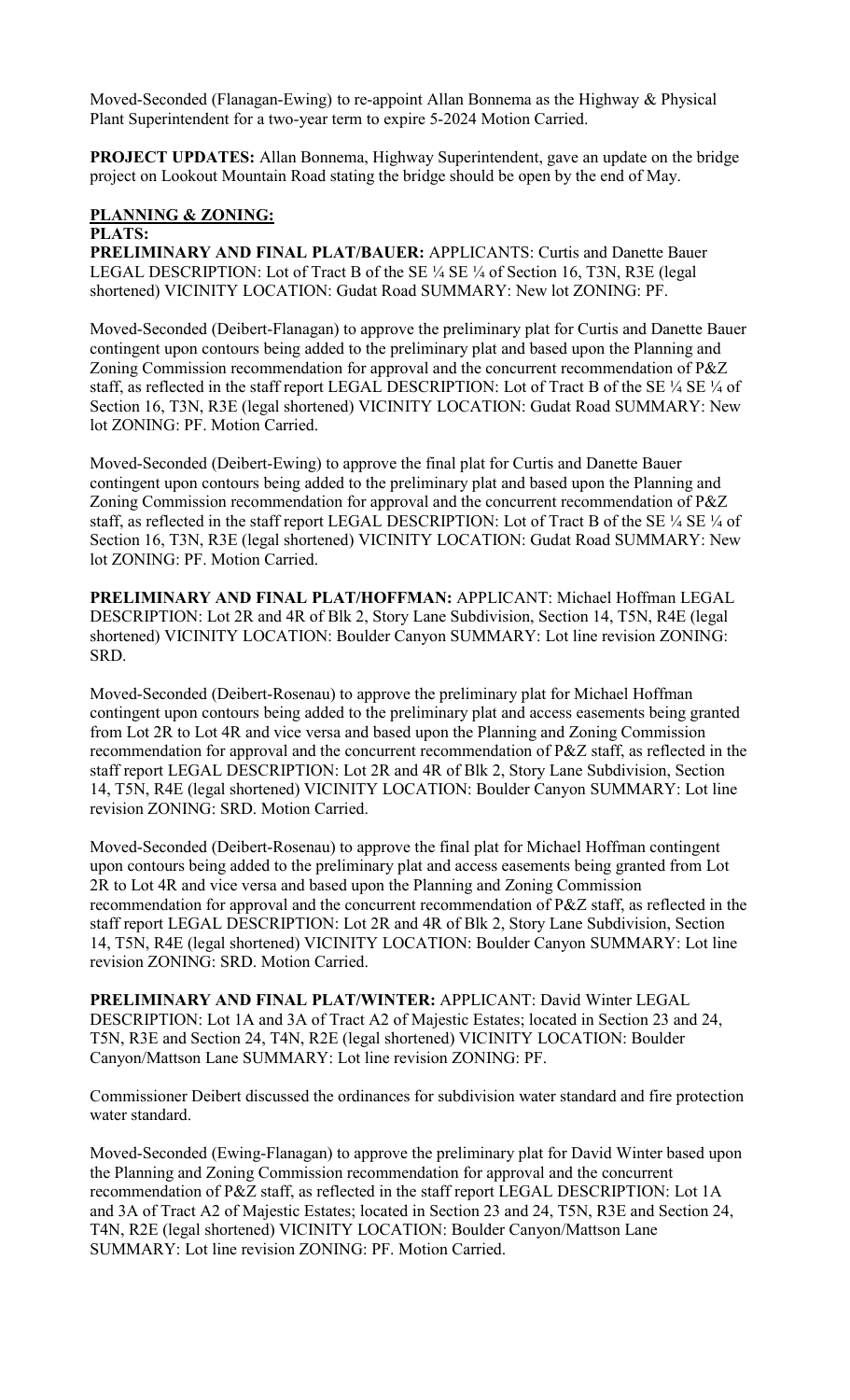Moved-Seconded (Ewing-Flanagan) to approve the final plat for David Winter based upon the Planning and Zoning Commission recommendation for approval and the concurrent recommendation of P&Z staff, as reflected in the staff report LEGAL DESCRIPTION: Lot 1A and 3A of Tract A2 of Majestic Estates; located in Section 23 and 24, T5N, R3E and Section 24, T4N, R2E (legal shortened) VICINITY LOCATION: Boulder Canyon/Mattson Lane SUMMARY: Lot line revision ZONING: PF. Aye-Ewing, Flanagan, Sleep and Rosenau. Nay-Deibert. Motion Carried.

**PRELIMINARY PLAT/MAITLAND PARTNERS, LLC.:** APPLICANT: Maitland Partners, LLC. LEGAL DESCRIPTION: Lots 124-132 of Paradise Acres IV located in Section 7, T5N, R3E VICINITY LOCATION: Maitland Road SUMMARY: New lots ZONING: PF.

Al Schreier, representing Maitland Partners, LLC., stated that an attorney is in the process of preparing the documents for a road district and a contract with the City of Lead is in place to purchase water.

Commissioner Deibert discussed the need for a road district, drainage plan, calculation on the water system and fire protection,

Moved-Seconded (Deibert-Sleep) to continue the preliminary plat for Maitland Partners, LLC. to allow for clarity on the water system. LEGAL DESCRIPTION: Lots 124-132 of Paradise Acres IV located in Section7, T5N, R3E VICINITY LOCATION: Maitland Road SUMMARY: New lots ZONING: PF. Aye-Ewing, Deibert, Sleep and Flanagan. Nay-Flanagan. Motion Carried.

Commissioner Deibert left the table at 9:20 a.m.

**PRELIMINARY & FINAL PLAT/GRAF VENTURES, LLP.:** APPLICANT: Graf Ventures, LLP. LEGAL DESCRIPTION: Plat of Lot G and O, being portions of the NW 1/4 NW 1/4 of Section 28, T6N, R4E VICINITY LOCATION: Whitewood SUMMARY: Create a 5-acre lot ZONING: PF.

Moved-Seconded (Ewing-Rosenau) to approve the preliminary plat for Graf Ventures, LLP. based upon the Planning and Zoning Commission recommendation for approval and the concurrent recommendation of P&Z staff, as reflected in the staff report LEGAL DESCRIPTION: Plat of Lot G and O, being portions of the NW ¼ NW ¼ of Section 28, T6N, R4E VICINITY LOCATION: Whitewood SUMMARY: Create a 5-acre lot ZONING: PF. Motion Carried.

Moved-Seconded (Ewing-Rosenau) to approve the final plat for Graf Ventures, LLP. based upon the Planning and Zoning Commission recommendation for approval and the concurrent recommendation of P&Z staff, as reflected in the staff report LEGAL DESCRIPTION: Plat of Lot G and O, being portions of the NW ¼ NW ¼ of Section 28, T6N, R4E VICINITY LOCATION: Whitewood SUMMARY: Create a 5-acre lot ZONING: PF. Motion Carried.

**PRELIMINARY PLAT/KR DEER MOUNTAIN CLUB:** APPLICANT: KR Deer Mountain Club LEGAL DESCRIPTION: Plat of Lots 101-138 of Block B and Lot 70 and Lots 139-175 Block C of Deer Mt Village in Section 13, T4N, R2E and Section 18, T4N, R3E. (legal shortened) VICINITY LOCATION: Deer Mt SUMMARY: Preliminary Plat ZONING: PUD.

Moved-Seconded (Flanagan-Rosenau) to approve the preliminary plat for KR Deer Mountain Club with the understanding that a final plat will not be approved until a fire plan is written or fire hydrants are installed and based upon the Planning and Zoning Commission recommendation for approval and the concurrent recommendation of P&Z staff, as reflected in the staff report LEGAL DESCRIPTION: Plat of Lots 101-138 of Block B and Lot 70 and Lots 139-175 Block C of Deer Mt Village in Section 13, T4N, R2E and Section 18, T4N, R3E. (legal shortened) VICINITY LOCATION: Deer Mt SUMMARY: Preliminary Plat ZONING: PUD. Motion Carried.

Commissioner Deibert returned to the table at 9:25 a.m.

**CHANGE OF ZONING #349/WICHTERMAN FAMILY PROPERTIES, LLC.:** Second Reading was held on COZ #349 APPLICANT: Wichterman Family Properties, LLC. LEGAL DESCRIPTION: Tract B of Rally Park Addition, formerly a portion of HES 297 and Lot G-1-A Revised of HES 297 of Section 18 and 19, T4N, R4E VICINITY LOCATION: Hwy 385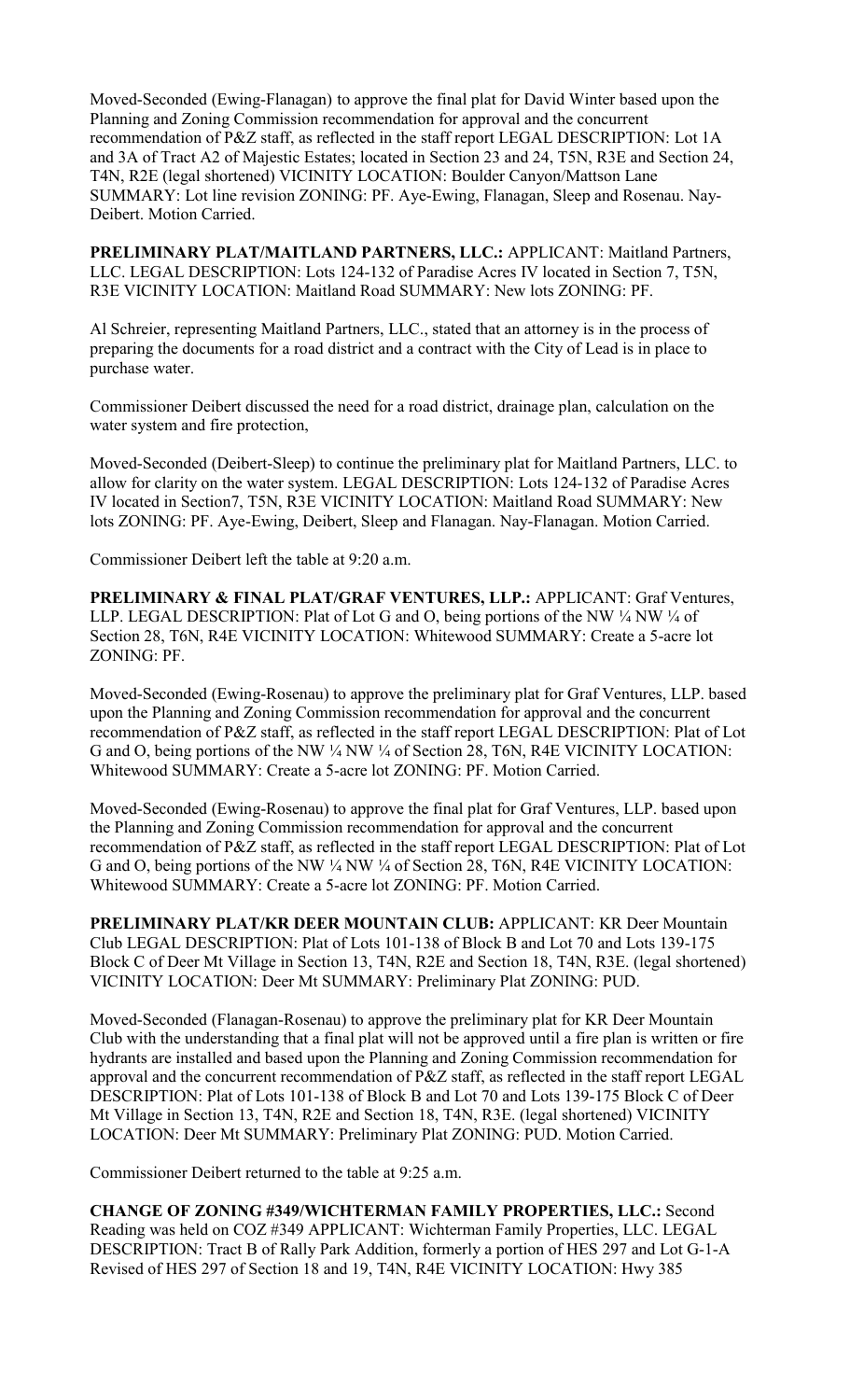SUMMARY: Rezone properties from HSC and PF to RC bringing existing campground into compliance and extend campground ZONING: PF and HSC ACREAGE: 45.85 +/-

Amber Vogt, Planning & Zoning Administrator, presented her staff report.

Moved-Seconded (Ewing-Deibert) to approve COZ #349. APPLICANT: Wichterman Family Properties, LLC. LEGAL DESCRIPTION: Tract B of Rally Park Addition, formerly a portion of HES 297 and Lot G-1-A Revised of HES 297 of Section 18 and 19, T4N, R4E VICINITY LOCATION: Hwy 385 SUMMARY: Rezone properties from HSC and PF to RC bringing existing campground into compliance and extend campground ZONING: PF and HSC ACREAGE: 45.85 +/-. Motion Carried.

**DEVELOPMENT PLAN 22-01/WICHTERMAN FAMILY PROPERTIES, LLC.:** A public hearing was held on Development Plan 22-01 APPLICANT: Wichterman Family Properties, LLC LEGAL DESCRIPTION: Tract B of Rally Park Addition, formerly a portion of HES 297 and Lot G-1-A Revised of HES 297 of Section 18 and 19, T4N, R4E VICINITY LOCATION: Hwy 385 SUMMARY: Allow expansion of the existing Hidden Valley Campground to include up to 42 additional sites used on a more permanent basis ZONING: Existing PF and HSC/ new RC ACREAGE: 45.85 +/-.

Amber Vogt, Planning & Zoning Administrator, presented her staff report.

Jason Wichterman, 21423 US Hwy 385, Deadwood was present to answer questions.

No public other input was voiced that the public hearing was closed.

Moved-Seconded (Ewing-Rosenau) to approve Development Plan 22-01 01 with the conditions that a dry fire hydrant be installed, evaluation of the fire plan be done by Rob Mattox, Black Hills Land Analysis, LLC. and if new lighting is installed it be down throw lighting. APPLICANT: Wichterman Family Properties, LLC LEGAL DESCRIPTION: Tract B of Rally Park Addition, formerly a portion of HES 297 and Lot G-1-A Revised of HES 297 of Section 18 and 19, T4N, R4E VICINITY LOCATION: Hwy 385 SUMMARY: Allow expansion of the existing Hidden Valley Campground to include up to 42 additional sites used on a more permanent basis ZONING: Existing PF and HSC/ new RC ACREAGE: 45.85 +/-. Motion Carried.

**ORD #22-01/HSC ZONING DISTRICT/ADDING SPECIALTY RESORTS:** Second Reading was held on ORD #22-01 APPLICANT: Dean Meyer LEGAL DESCRIPTION: All of HSC Zoned Property in Lawrence County VICINITY LOCATION: All of HSC Zoned Property in Lawrence County SUMMARY: Amend HSC zoning district adding Specialty Resort as an Allowed Use to build 3 smaller service rental cabins ZONING: HSC.

Amber Vogt, Planning & Zoning Administrator, presented her staff report.

Moved-Seconded (Ewing-Sleep) to approve ORD #22-01 APPLICANT: Dean Meyer LEGAL DESCRIPTION: All of HSC Zoned Property in Lawrence County VICINITY LOCATION: All of HSC Zoned Property in Lawrence County SUMMARY: Amend HSC zoning district adding Specialty Resort as an Allowed Use to build 3 smaller service rental cabins ZONING: HSC. Motion Carried.

**RECESS:** 10:15 a.m. Moved-Seconded (Flanagan-Deibert) to recess the County Commission meeting and convene as the Board of Adjustment. Motion Carried. At 10:59 a.m., the Chairman called the Commission meeting back to order. See Board of Adjustment minutes for detail.

**COMPREHENSIVE PLAN ADDENDUM:** Continued discussion was held on Lawrence County Resolution #2022-13, Comprehensive plan addendum known as Colorado Boulevard Study Area.

Amber Vogt, Planning & Zoning Administrator, stated that after the meeting on April 26, 2022 she reached out to Commissioner Deibert to review his concerns with the document and to Jayna Watson, City of Spearfish, to see what the process would be if changes were made to the document.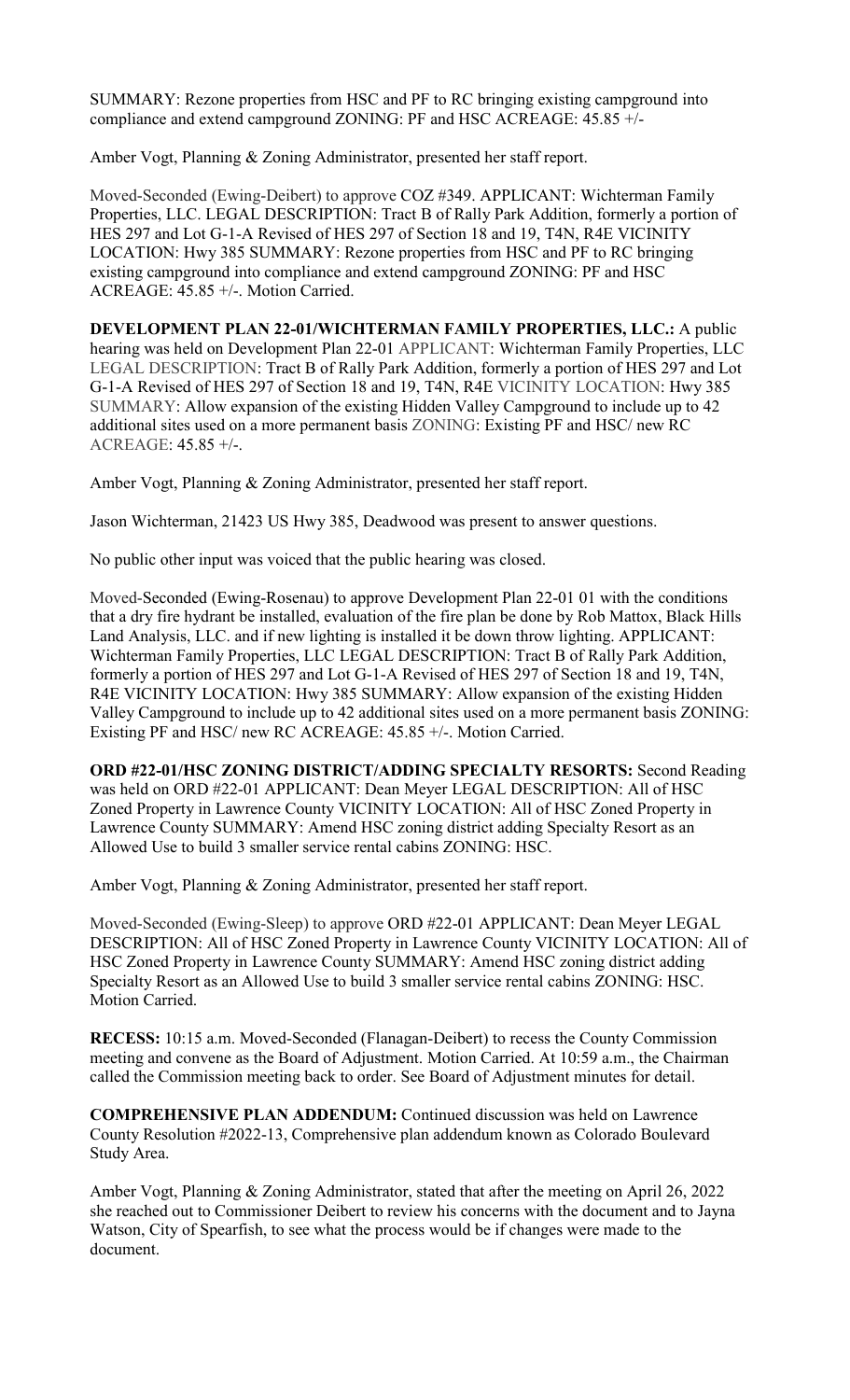Vogt proposed additional language as follows: as development occurs along Rainbow Road and Maitland Road where the County & City jurisdictions meet, both parties agree to discuss the road systems, intersections, and design criteria that would apply upon annexation of properties affected. Vogt added that she asked if there was anything in the master transportation plan addressing this issue.

Watson stated that this document is a policy and does not have the force of law like an ordinance. Watson stated the City would be in favor of the proposed language.

Commissioner Deibert discussed the approach permits coming off of Colorado Blvd. Watson stated that the City uses the transportation master plan to evaluate them.

Commissioner Ewing stated that the dialogue has opened up between the City of Spearfish and the County but he would be remiss to vote on this matter until some of those conversation can be had.

Commissioner Sleep voiced his concern with property being annexed but not the roads and this issue should be addressed in this document.

Moved-Seconded (Deibert-Ewing) to continue Lawrence County Resolution #2022-13, Comprehensive plan addendum known as Colorado Boulevard Study Area. Motion Carried.

**PUBLIC DEFENDER:** Amber Richey, Public Defender, gave an annual review of office statistics.

**PUBLIC DEFENDER:** Moved-Seconded (Flanagan-Deibert) to approve the new hire for L. Adam Bryson as a full-time permanent Deputy Public Defender G4 at a base rate of \$2,706.41 per pay period and allow for a cell phone per diem in the amount of \$50.00 per month, effective May 31, 2022. Further, to allow for a Personnel Manual wavier to live outside of Lawrence County with the condition that the board be notified if a change of residence occurs. Motion Carried.

**NATURAL RESOURCES COMMITTEE:** Bill Coburn, Natural Resource Committee, was present to discuss the Forest Plan Revision and information to help the Forest Service identify areas that could be used for timber harvest. Coburn explained the process called LiDAR, which is a three dimensional radar that can provide tree inventory information. Coburn reported that Northwest Management Company from Idaho is willing to do two (2) 20,000 acre samples at a cost of \$28,000. Coburn reported that Neiman Timber Company has agreed to pay for at least half of the cost. Coburn urged the County to partner with Neiman Timber Company to get this initial work completed.

Steve Kosel, Black Hills National Forest Supervisor, stated that the Forest Service is in favor of the proof of concept.

Moved-Seconded (Flanagan-Deibert) to commit up to \$14,000 from the Commissioner Contingency fund toward the LiDAR test project/proof of concept. Motion Carried.

Commissioner Deibert reported on the Forest Plan Revision. Deibert reported that a consultant may need to be hired to help in the process, as it will be a full time job. Deibert stated that someone needs to take the first step. Deibert asked the board to consider a pledge of up to \$100,000 to be spent over a four-year period to support the Forest Plan revision studies and technical reviews deemed critical for project.

Moved-Seconded (Deibert-Flanagan) to pledge up to \$100,000 over the next four years, to support the Forest Plan Revision studies and technical reviews, to be paid from the Mineral Severance Tax interest fund. Aye-Ewing, Deibert, Flanagan and Rosenau. Nay-Sleep. Motion Carried.

**ITEMS FROM THE PUBLIC:** Amber Vogt, Planning & Zoning Administrator, reported that letters have been received from Spruce Mountain Estates Subdivision Property Owners' Association and Connie Snow in reference to the Dakota Highland Estates development. Vogt added that a letter responding to the concerns was received from Brad Kloss, Kloss Development, LLC.

Bill Snow, 20242 Remington Place, Whitewood stated he was a board member of the Spruce Mountain Estates Subdivision Property Owners' Association when the road agreement was made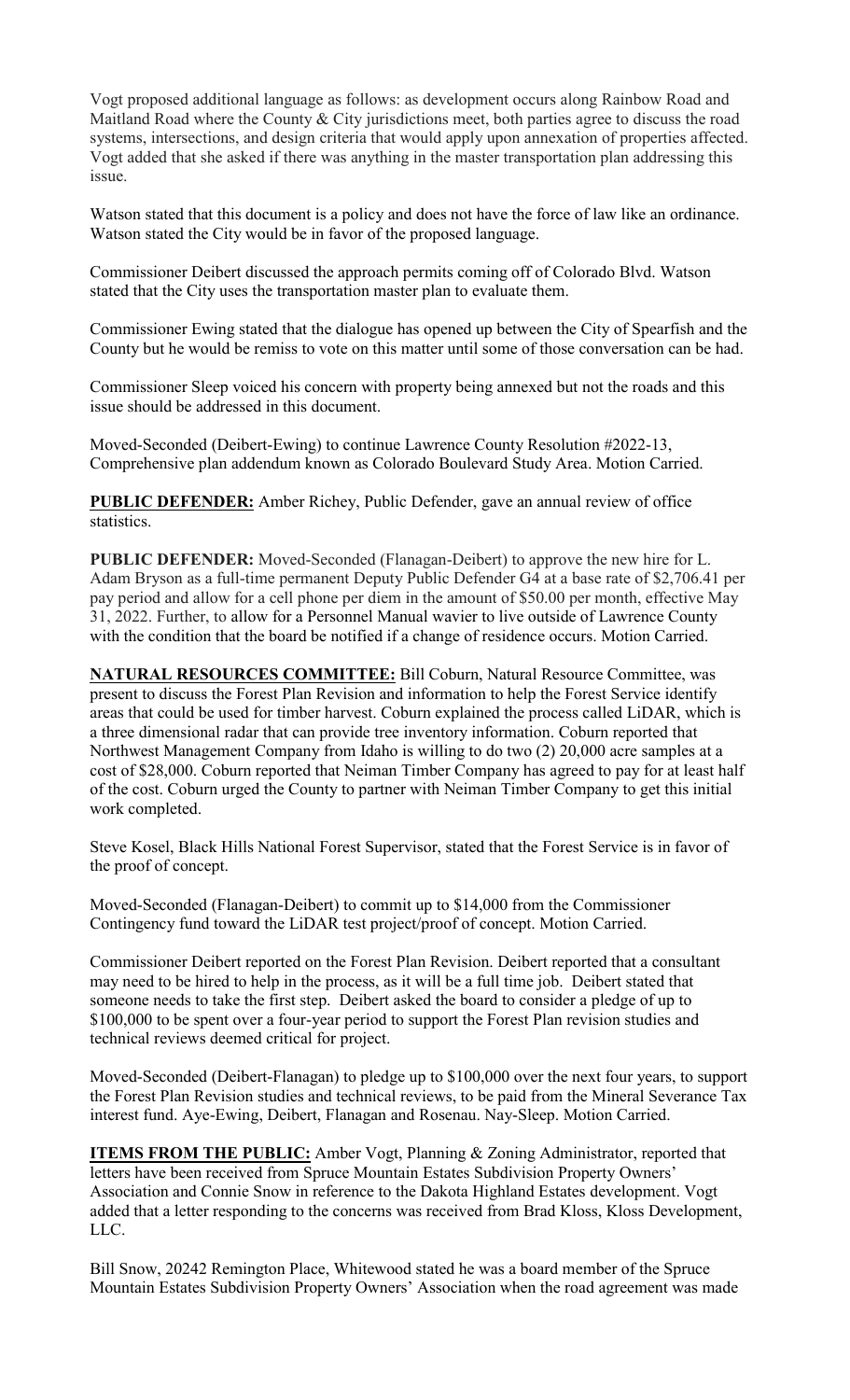with Kloss Development, LLC. Snow addressed the number of lots that have been presented after the road agreement was made. Snow requested that the board deny any further approvals until a revised road agreement is reached.

Connie Snow, 20242 Remington Place, Whitewood addressed three basic concerns to include road usage and maintenance, safety and water. Snow requested that the Board delay any decision making until a road maintenance agreement is in place.

Delayne Parlet, 20234 Frontier Loop, Whitewood was present to discuss the safety of Frontier Loop road.

Brad Kloss, 5310 Grand Teton Drive, Las Vegas was present to address the concerns. Kloss stated he has had good conversations with the Spruce Mountain Estates Subdivision Property Owners Association. Kloss discussed the road system in the development. Kloss stated there will be some 40, 20 and 5 acre lots and will be equestrian friendly. Kloss stated he is here with open ears and open to a road agreement revision if needed. Kloss also discussed the current water system.

**ITEMS FROM THE COMMISSIONERS:** Commissioner Deibert gave an update on the Black Hills Association of County Commission/Official meeting held on Friday, May 6, 2022.

Discussion was held on the current residency policy. The Board advised the Department Heads to get together to discuss the parameters and bring back some suggestions.

12:04 p.m. Commissioner Deibert left the meeting.

Greg Dias, Information System & Technology Director, reported on a server storage issue that occurred over the weekend and requested permission to replace this unit.

Moved-Second (Flanagan-Ewing) to allow Greg Dias, Information System & Technology Director, to purchase a storage array network. Motion Carried.

**BILLS:** Moved-Seconded (Deibert-Ewing) to approve payment of the following payroll and vouchers listed below for expenditures for insurance, professional services, publications, rentals, supplies, repairs, maintenance, travel, conference fees, utilities, furniture and equipment drawn on the proper funds and various departments. Motion Carried.

**Payroll:** Comm-\$7,470.00; Aud-\$12,369.18; Treas-\$15,151.38; States Atty-\$19,072.19; Pub Def- \$11,000.38; Gen Govt Bldg-\$10,886.66; Rod-\$9,609.64; Vso-\$1,906.60; Ist-\$10,590.78; Sher- \$58,532.02; Jail-\$34,604.12; Coroner-\$316.26; 24/7-\$431.85; Emerg Mgnt-\$4,952.54; E911- \$20.591.90; Highway-\$50,389.64; Weed-\$4,422.29; P&Z-\$8,125.44; **Bills:** Sargent, Debbie- \$40.00; Larson, Rene-\$54.00; Runge, Brett-\$200.00; Adams, Julia-\$62.60; Moser, Douglas- \$185.68; Pisani, Benjamin-\$54.70; A To Z Shredding-\$75.06; A&B Business,Inc Solutions- \$2,718.18; A&B Welding Supply-\$2,503.29; A&I Distributors-\$208.68; A&J Supply-\$7.11; Ace Hardware Of Lead-\$21.48; American Family Life-\$2,808.44; At&T Mobility-\$796.90; Black Hills Energy-\$56.90; Deadwood Recreation Center-\$616.00; Delta Dental Of South Dakota- \$8,386.14; Dept Of The Treasury-\$69,872.49; Northern Hills Rec Center-\$149.00; Office Of Child Support-\$234.00; Sd Retirement System-\$71,041.85; Sdrs Supplemental Retirement- \$3,620.00; Wellmark Blue Cross-\$118,082.07; Andrews Law Office-\$1,738.80; At&T Mobility- \$317.75; Audra Hill Consulting-\$1,031.53; Axon Enterprise-\$2,605.15; BH Pest Control-\$190.00; BH Pioneer-\$1,076.25; Barnaud Law Firm-\$388.40; Black Hills Chemical-\$1,483.06; Bomgaars Supply-\$868.31; Brosz Engineering-\$5,627.50; Butte Electric Coop-\$734.32; Carlson, Richard- \$55.00; Cbh Cooperative-\$47,732.67; Central Distribution-\$165.00; Century Business Products- \$517.19; Centurylink-\$185.45; Chadams-\$270.00; Childrens Home Society-\$66.20; Clubhouse Hotel & Suites Pierre-\$1,236.72; Cna Surety-\$50.00; Cornelius, Kaylee-\$300.00; Dakota Equip Rental/Chain Saw-\$99.96; Deadwood, City Of-\$1,332.73; Delahoyde, Katy-\$53.20; Ecolab- \$156.42; Election Sys & Software-\$350.00; Elevatus Architecture-\$49,833.98; Fastenal-\$55.13; Galls-\$287.41; Godfrey's Brake Serv-\$550.53; Hartford-Priority Accounts-\$2,236.21; Heisler Hardware-\$21.49; Hub Intl Mountain States Limit-\$50.00; Interstate Engineering-\$1,013.04; Janke, Wendy-\$300.00; Jenner Equipment Co-\$112.99; Joe Dirt Septic & Drain Llc-\$250.00; Joe's Windsheild Repair-\$300.00; Juneks' Chrysler/Dodge-\$1,782.52; Knecht Home Center Of Spf-\$15.34; LC Sheriff-\$120.00; Lead, City Of-\$56.57; Lead-Deadwood Sanitary-\$641.72; Mabey, Brooke-\$60.00; Mastercard-\$11,313.78; Mcpherson Propane-\$69.00; Montana Dakota Utilities-\$4,665.58; Monument Health Network-\$31.04; Motorola Solutions-\$24,715.95; Murphy Law Office-\$691.10; Novus-\$360.00; Pictometry International Corp-\$30,090.43; Postmaster, Deadwood-\$160.00; Powerplan-\$303.29; Queen City Rocket Lube-\$276.97; Quill-\$73.60;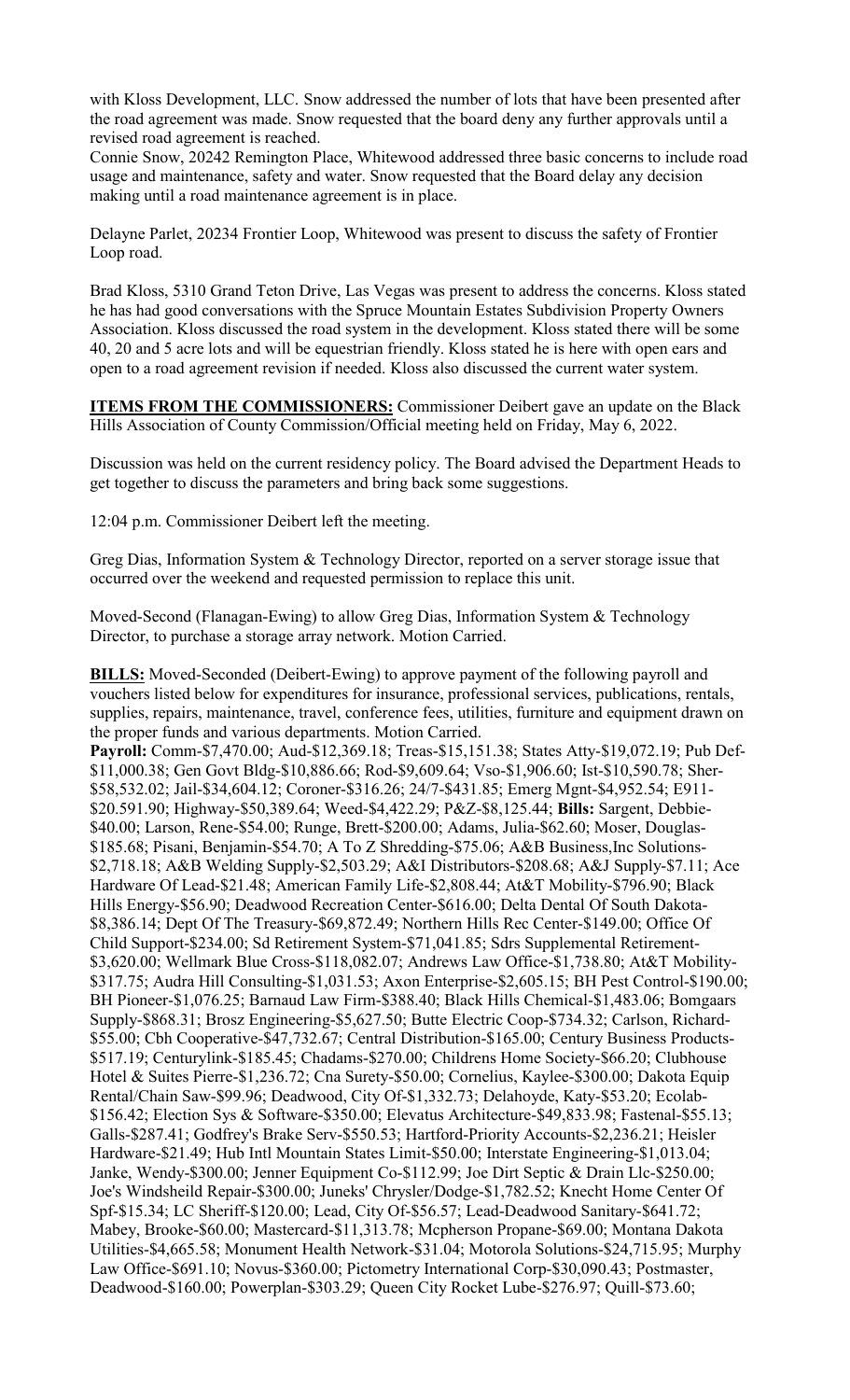Radiology Associates-\$15.06; Rapid Delivery-\$17.88; Riverside Technologies-\$249.00; Runnings Supply-\$2,216.93; Ryan, Suzanne-\$240.00; Schlimgen Law Firm-\$21,280.33; Sd Dept Of Transportation-\$50,663.50; Sd Police Chiefs Association-\$50.00; Sd State Treasurer-\$1,149.33; Secretary Of State-\$30.00; Semerad, Sandra-\$182.60; Servall Towel & Linen-\$605.70; Simon North Region-\$324.33; Sirchie Acquisition Company-\$141.66; Spearfish Auto Supply-\$663.31; Spearfish City Of-\$5,000.00; Staples-\$356.62; Sterna, Laura-\$180.00; Sturdevant's Auto Parts- \$1,187.71; Sysco Montana-\$1,056.35; Tillisch, Leslie-\$34.00; Transource Truck & Equip-\$50.20; Triple K Tire & Repair-\$106.47; Truenorth Steel-\$17,550.00; Turbiville Industrial Electric- \$762.95; Twin City Hardware & Lumber-\$392.05; Waeckerle Law-\$1,292.60; Walk-N-Roll- \$219.78; Waste Connections Of Sd-\$679.22; Watertree-\$61.20; Wex Bank-\$793.08; Williams & Associates-\$3,262.50; Zieg Trucking/Dba Alben-\$3,813.93; **Witness & Jurors:** \$1,043.78.

**ADJOURN:** 12:15 p.m. There being no further business, Chairman Rosenau adjourned the meeting. Motion Carried.

 $\frac{1}{\sqrt{2}}$  ,  $\frac{1}{\sqrt{2}}$  ,  $\frac{1}{\sqrt{2}}$  ,  $\frac{1}{\sqrt{2}}$  ,  $\frac{1}{\sqrt{2}}$  ,  $\frac{1}{\sqrt{2}}$  ,  $\frac{1}{\sqrt{2}}$  ,  $\frac{1}{\sqrt{2}}$  ,  $\frac{1}{\sqrt{2}}$  ,  $\frac{1}{\sqrt{2}}$  ,  $\frac{1}{\sqrt{2}}$  ,  $\frac{1}{\sqrt{2}}$  ,  $\frac{1}{\sqrt{2}}$  ,  $\frac{1}{\sqrt{2}}$  ,  $\frac{1}{\sqrt{2}}$ 

 $\frac{1}{\sqrt{2}}$  ,  $\frac{1}{\sqrt{2}}$  ,  $\frac{1}{\sqrt{2}}$  ,  $\frac{1}{\sqrt{2}}$  ,  $\frac{1}{\sqrt{2}}$  ,  $\frac{1}{\sqrt{2}}$  ,  $\frac{1}{\sqrt{2}}$  ,  $\frac{1}{\sqrt{2}}$  ,  $\frac{1}{\sqrt{2}}$  ,  $\frac{1}{\sqrt{2}}$  ,  $\frac{1}{\sqrt{2}}$  ,  $\frac{1}{\sqrt{2}}$  ,  $\frac{1}{\sqrt{2}}$  ,  $\frac{1}{\sqrt{2}}$  ,  $\frac{1}{\sqrt{2}}$ 

Date Approved

ATTEST:

Randall Rosenau, Chairperson

Brenda McGruder, Auditor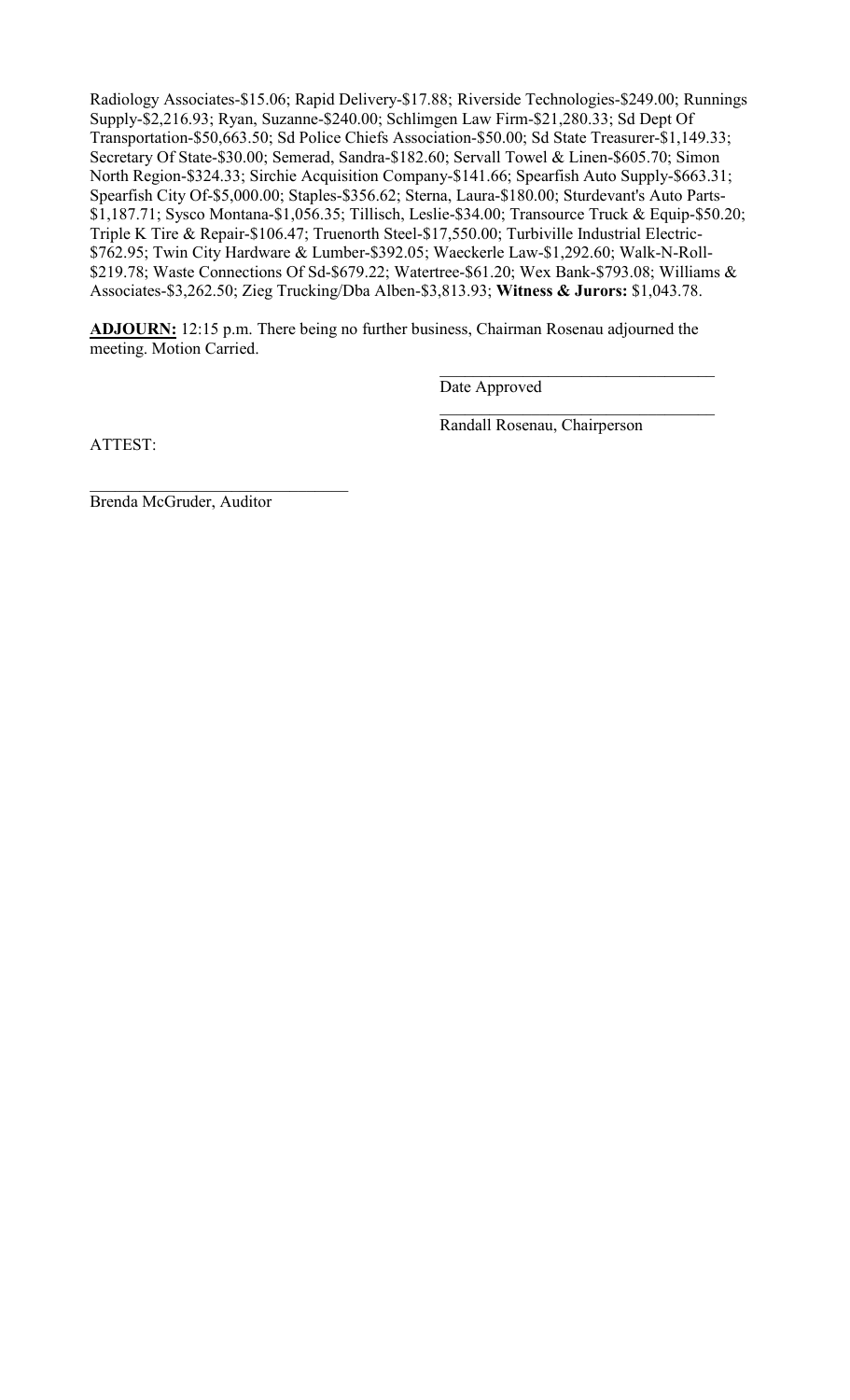## **LAWRENCE COUNTY BOARD OF ADJUSTMENT – May 10, 2022**

Chairman Randall Rosenau called the meeting of the Lawrence County Board of Adjustment to order at 10:15 a.m. on May 10, 2022, in the Administrative Annex Building of the Lawrence County Courthouse located at 90 Sherman Street, Deadwood, SD with Commissioner, Robert Ewing, Randy Deibert, Brandon Flanagan and Richard Sleep present.

All motions were passed by unanimous vote, by all members present, unless stated otherwise.

**DECLARE CONFLICTS:** No conflicts were declared by the Lawrence County Commission sitting as the Board of Adjustment.

**VARIANCE #196/ZACHMEIER:** A public hearing was held on Variance #196 APPLICANT: Michael Zachmeier LEGAL DESCRIPTION: Lot W-1A of Tract A of HES 443 Section 14, T5N, R1E VICINITY LOCATION: Tinton Road SUMMARY: Allow a 6.1'variance to the 25' side setback which would be an 18.9' setback from the property line on the NW corner to allow a detached garage ZONING: PF ACREAGE: 1.82.

Amber Vogt, Planning & Zoning Administrator, presented her staff report.

Commissioner Rosenau, Ewing and Deibert disclosed being contacted by Stuart Williams in opposition to the variance.

Mike Zachmeier, 40 Saint Frances, Rapid City, presented the Board with an email and explained the need for the variance.

Austin Pritts, 21498 Morris Creek Place, Sturgis was present to explain why a building permit was not applied for prior to starting construction. Pritts explained that due to the topography and drainage this was the best place to build the garage.

Carla Schanzenbach, 40 Saint Frances, Rapid City, presented the timeline of the construction on the property. Schanzenbach stated that the garage was the first structure to be built on September 11, 2021. The stop order was issued by Planning & Zoning on October 4, 2021. Schanzenbach added that construction was stopped and all inspections where preformed and a building permit for the house was issue on November 10, 2021.

No public other input was voiced and the hearing was closed.

Commissioner Deibert stated he does not see a hardship and pointed out several other areas for construction.

Commissioner Ewing commented on building the structure first and coming in after the fact to obtain a variance. Ewing added that similar past issues are weighing on him and affect his ability to vote in favor of this variance.

Moved-Seconded (Deibert-Rosenau) to deny Variance #196 based upon the Planning and Zoning Commission recommendation for denial and based upon the considerations set forth in Zoning Ordinance section 16.005 (A) dealing with variances. APPLICANT: Michael Zachmeier LEGAL DESCRIPTION: Lot W-1A of Tract A of HES 443 Section 14, T5N, R1E VICINITY LOCATION: Tinton Road SUMMARY: Allow a 6.1'variance to the 25' side setback which would be an 18.9' setback from the property line on the NW corner to allow a detached garage ZONING: PF ACREAGE: 1.82. Motion Carried.

**VARIANCE #197/STADLER:** A public hearing was held on Variance #197 APPLICANTS: Kris and David Stadler LEGAL DESCRIPTION: Lot 1 of Lot A of Lot 9 SE ¼ NE ¼ in Swan Lane Subdivision in Section 4, T6N, R2E VICINITY LOCATION: Swan Lane/Spearfish SUMMARY: Requesting a 6' variance to the 10' side setback to place a detached garage ZONING: SRD ACREAGE:.20.

Amber Vogt, Planning & Zoning Administrator, presented her staff report.